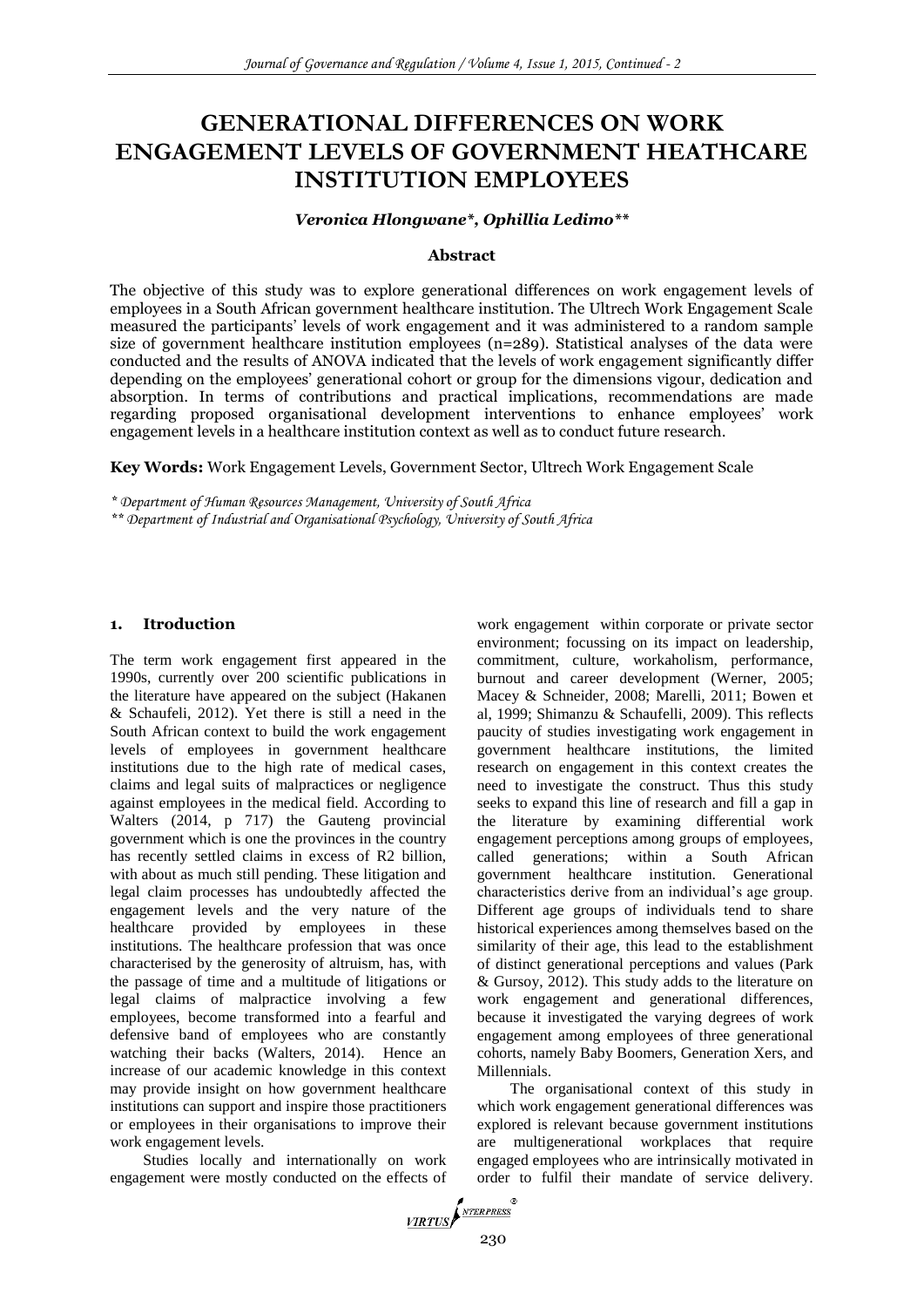Literature indicates that work engagement denotes a positive, fulfilling, work related state of mind that is characterised by vigour, absorption and dedication (Taris, Schaufelli & Shimazu, 2010). Work engagement was initially defined as how employees express themselves in task behaviours that promoted connections to work, as presented through their personal (physical, cognitive and emotional performance) and active performances (Kahn, 1990). Hakanen and Schaufeli (2012) indicates that one critical outcome of work engagement is employee performance because those employees who are engaged perform better.

Work engagement is important for healthcare institutions because they need employees who are engaged and are able to perform better; in order to realise their fundamental purpose of providing health care services to satisfy public needs. Marelli (2011) argued that employee engagement is associated with a high level of motivation to perform well at work, which is combined with passion for the work and a feeling of personal connection to the team and the organisation. This implies that engaged employees will put a lot effort in their work because they identify with it (Hakanen & Schaufeli, 2012). Therefore, the role of employee engagement has been a critical human resources issue in business organisations because it is closely related to work outcomes such as organizational commitment and satisfaction (Park & Gursoy, 2012). Based on the above background, it is evident that it is critical to explore work engagement generational differences of employees in a South African government healthcare institution using a sample of employees.

### **2. Literature Review**

The construct work engagement conceptualisation, dimensions and outcomes are discussed as follows in the literature review.

### *2.1 Conceptualisation of work engagement*

Due to the recent popularity and buzz around engagement; different definitions to conceptualise and describe the construct have evolved from academic and practical perspectives. Kahn (1990) is considered to be the initial scholar to describe the construct work engagement. According to Kahn (1990, p. 694), work engagement is defined as "…harnessing of organization members' selves to their work roles: in engagement, people employ and<br>express themselves physically, cognitively. express themselves physically, emotionally, and mentally during role performances". In terms of this definition; employee engagement is a multifaceted and dynamic construct comprising of the cognitive, behavioural and emotional components.

Firstly, the cognitive aspects of work engagement focus on what an employee thinks about

the organisation, and the employee's experience of absorption and involvement. This implies that employees work employ and express themselves physically, cognitively and emotionally during their role performance (Kahn, 1990). Secondly, the physical or behavioural component of work engagement focusses on the employee's involvement in the task and how employees conduct themselves in relation to the organisation. Lastly, work engagement's emotional or affective component involves employees' feelings about their organisation by showing commitment and dedication as well as being connected to their job (Kahn, 1990; Schaufelli, Salanova, Gouzalez-Roma & Bakker, 2002). Based on these three aspects; it is argued that work engagement enables employees to positively associate with their jobs or roles on multiple levels (Christian, Garza & Slaughter, 2011).

According to Macey and Schneider (2008, p. 4) work engagement is also conceptualised as "… a desirable condition that has an organizational purpose, and connotes involvement, commitment, passion, enthusiasm, focused effort, and energy". This description is considered to be a very broad and comprehensive framework for understanding engagement (Schaufeli, 2012); because, firstly it indicate trait engagement which includes positive views of life and work such as conscientiousness, trait positive affect, proactive personality. Secondly, it highlights the state of engagement which refers to feelings of energy and absorption such as satisfaction, involvement, and empowerment. Lastly, it reflects behavioural engagement which means extra-role behaviour such as organisational citizenship behaviour, personal initiative and role expansion.

In addition to the above descriptions of work engagement, the construct is also describe by Schaufeli, Salanova, Gonzàlez-Romá and Bakker (2002, p. 74) as "…a positive, fulfilling, work-related state of mind that is characterized by vigour, dedication, and absorption". This definition identifies three components or dimensions of engagement, namely vigour, dedication and absorption; which are discussed in the following section as the main dimensions of work engagement in this study.

### *2.2 Dimensions and benefits of work engagement*

In order to describe work engagement, it is important to use the cognitive, behavioural and emotional aspects described in the previous section (Kahn, 1990); these engagement components relates to the dimensions, namely, vigour, dedication and absorption (Schaufeli,*et al* 2002).

The first dimension *Vigour* is the energy and enthusiasm that the employee brings to the work place; that is characterized by high levels of energy, effort, resilience, persistence, and motivation to invest in their work (Schaufeli & Bakker, 2004; Kravina,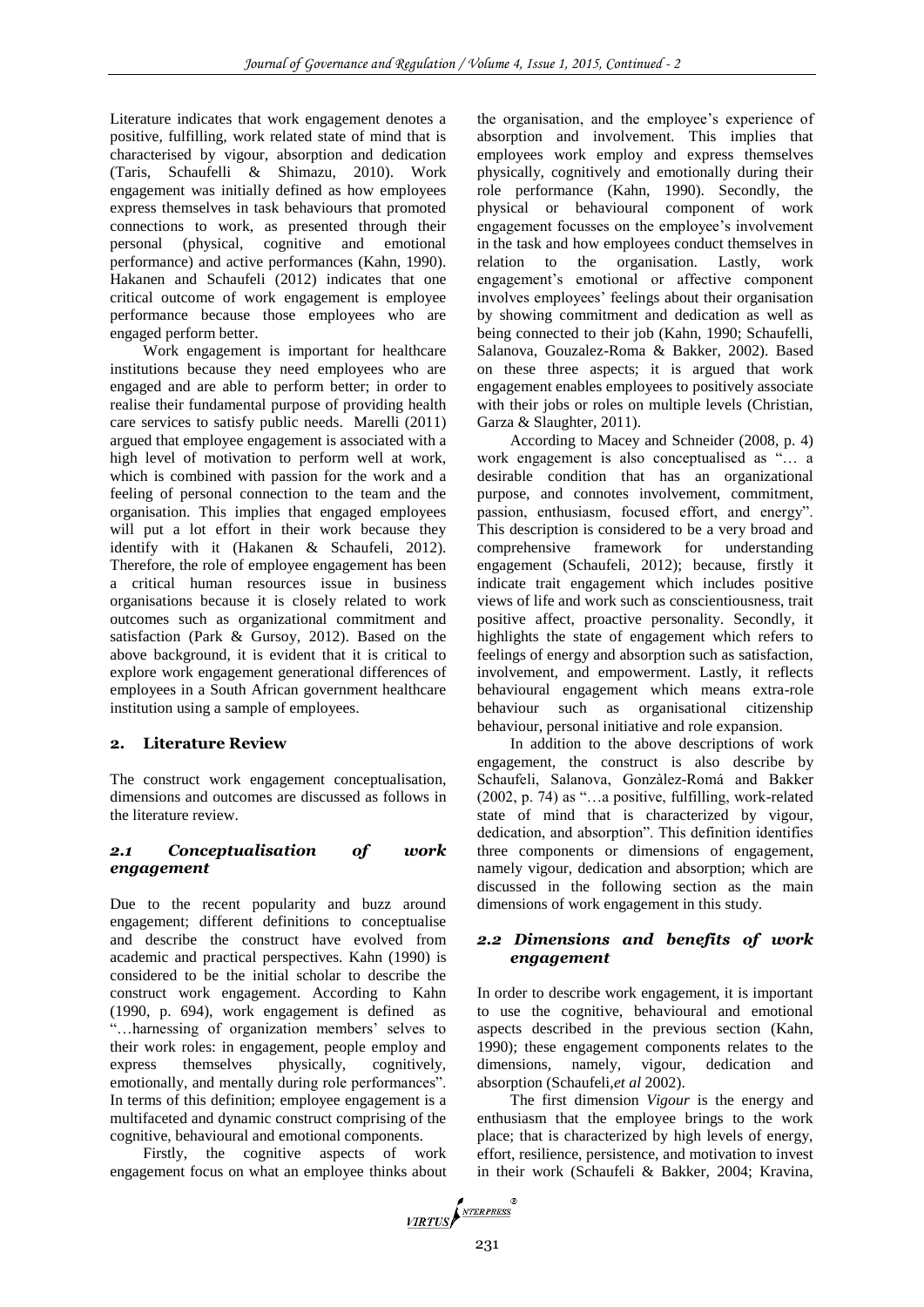Falco, De Carlo & Andreassen, 2014). Second dimension Dedication is being devoted, inspired and believing work is purposeful or meaningful; it is characterised by involvement in the work, enthusiasm, a sense of pride and inspiration (Schaufelli, Taris, & Bakker, 2008; Taris *et al*, 2010). Third dimension *Absorption* is being immersed in the work to the extent that it is difficult for an employee to leave and time becomes less relevant to the employee; this dimension is characterised by immersion in one's work and the sense of time passing quickly (Bakker *et al*, 2011; George, 2011). This implies that engaged employees work hard (vigour), they are involved (dedicated) and they feel happily engrossed (absorbed) in their work.

According to Kravina *et al* (2014) work engagement is important in today's organisations because its benefits that includes high levels of energy, willingness and passion to perform well and to deliver above and beyond what is required of an employee. It is positively associated with job satisfaction and the physical health of employees (Schaufelli *et al*, 2008). Engagement has often been associated with positive consequences in organisations because it involves employee's ability to identify with one's work and the feeling of profound personal connection to the task, team and organisation. The benefits of work engagement in organisations are also high productivity and profitability; the customers become more satisfied and loyal, the employees are inclined to experience positive emotions such as, happiness, joy, and enthusiasm (Bowles & Cooper, 2012; Bakker & Demerouti, 2007; Kravina *et al,* 2014). In addition, the positive organisational outcomes of work engagement also include increased job performance, organizational commitment, work motivation, high levels of self-control, high co-worker support, and staff retention (Bakker, Albrecht & Leiter, 2011; Salanova, Agut & Peiró, 2005; Schaufelli & Salanova, 2007).

Work engagement is the opposite of burnout and workaholism. According to Schaufelli and Bakker (2003) contrary to those who suffer from burnout, engaged employees have a sense of energy and effective connection with their work activities and they see themselves as being able to deal well with the demands of their job. Burnout employees display exhaustion, cynicism and reduced professional efficacy in their roles (Maslach & Leiter, 1997; Christian *et al*, 2011). While the workaholic employees are unable to balance between their private life and work life; they denote an uncontrollable desire to work incessantly, excessively and compulsively (Kravina *et al*, 2014; Shimazu & Schaufelli, 2009; Schaufelli *et al*, 2008). This implies that work engagement is a positive organisational outcome when compared to burnout and workaholism.

## *2.3 Generational differences*

It is an organisational imperative to study and understand generational cohorts because they hold different perceptions of each other, which can result in conflict and misunderstandings in the workplace (Meriac, Woehr & Banister, 2010). Career psychology literature describe a generational cohort as a group of individuals or employees who share important life experiences such as starting school, entering the workforce, and retiring at similar age. Twenge (2010) argue that a generational cohort also experience memorable historical events at a similar developmental stage. Hence generational cohorts have identifiable characteristics on which they differ. Park and Gursoy (2012) indicate that a group of individuals of a similar age who share historical experiences within the same time period are described as generation. There are three generational cohorts that have been identified in the literature, which are Baby Boomers, Generation Xers, and Millennials (Meriac et al, 2010; Twenge 2010; Smola & Sutto, 2002).

The first generational cohort called Baby Boomers was born between 1946 and 1964. They grew up in the economic prosperity of the post-World War II, and lived through the most dramatic changes in history. In an organisational context Baby Boomers are considered to be loyal, committed, goal oriented, driven by rewards and they value work more than the younger generations because they see work as being more central to their lives (Smola & Sutto, 2002).

The second generational cohort called Generation Xers was born between 1965 and 1980. They are currently dominant in the workforce as Baby Boomers retire. In contrast to the first generational cohort, Generational Xers in organisations are considered to be independent and individualistic, placing more value work-life balance, increased pay, material possessions and their own careers over being loyal to their organisations (Twenge, 2010).

The third generational cohort called Millennials or Generation Y was born between 1981 and

1999. They are the youngest generation cohort replacing Baby Boomers in the workplace with shared experienced on technological advancements and the knowledge economy. In an organisational context, Millennials are described as valuing freedom, high expectation on promotions and pay increases, virtual work environment, meaningful and fulfilling work (Hill, 2002).

The above description suggests that generational cohorts experience different events in their formation of attitudes and beliefs; hence they tend to exhibit distinct group differences across cohorts. In this study, the focus was on the variable work engagement and its relation with generation cohorts since there is paucity on research that specifically explores these variables in a government healthcare institution.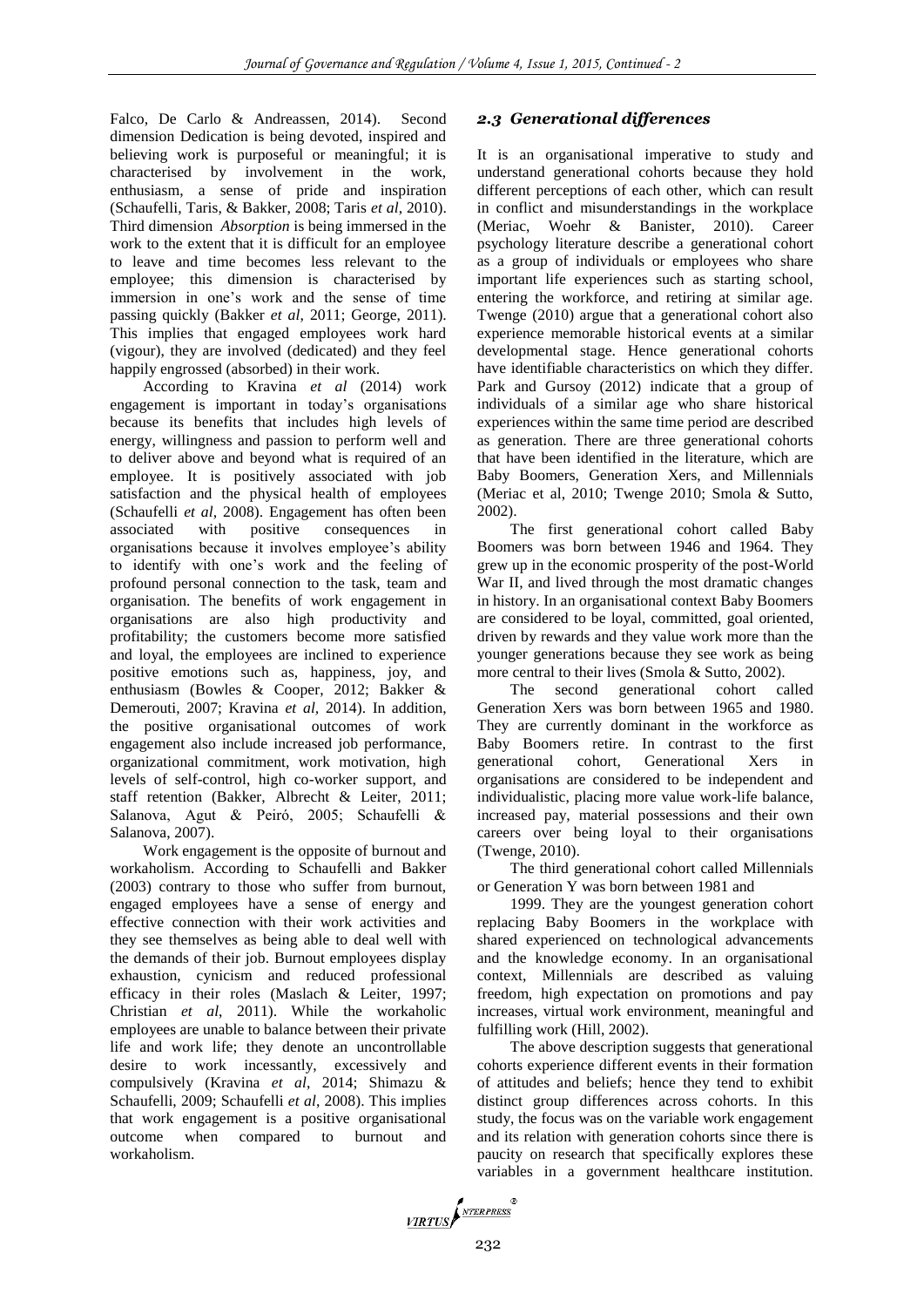Scientific information about these constructs is therefore needed in order to initiate relevant interventions to enhance employee engagement. Based on the aforementioned problem statement and literature review, the objective of this study is to explore generational differences on work engagement of employees of a South African government healthcare institution. It is against this background that it is hypothesised that:

*There are significant differences between the generational cohorts regarding their work engagement levels within a government healthcare institution.*

#### **3. Research design and methodology**

The study was a quantitative research design in nature. A cross-sectional survey was used which refer to a design that collects data at one point in time from one sample representing the larger population (Welman, Kruger & Mitchell, 2009); in order to achieve the purpose of this study. In this section, the participants and sampling strategy and measuring instruments of this study are discussed.

#### *3.1 Participants and sampling strategy*

The population consisted of permanently employed government institution or public service organisation employees situated in Gauteng. To determine the sample size, the study adopted a random sampling technique based on the guidelines of TerreBlanche, Durrheim and Painter (2006). The participants were requested to complete the questionnaire, resulting in a final sample size of 289 respondents.

| <b>Table 1.</b> Generational cohorts of the sample ( $n = 289$ ) |  |  |
|------------------------------------------------------------------|--|--|
|------------------------------------------------------------------|--|--|

| <b>Parameter</b>                           | <b>Frequency</b> | Percentage $(\% )$ |
|--------------------------------------------|------------------|--------------------|
| Generational cohorts/Age group             |                  |                    |
| Millennials born between 1978 and 2000     | 115              | 39.8               |
| Generation Xers born between 1965 and 1977 | 110              | 38.1               |
| Baby Boomers born between 1946 and 1964    | 64               | 22.1               |

The sample of this study comprised of three generational cohorts based on table 1. Among the participants, approximately  $22.1\%$  (n = 64) were Baby Boomers who are born between 1946 and 1964; 38.1% ( $n = 110$ ) were Generation Xers who are born between1965 and 1977 while  $39.8\%$  (n = 115) were Millennials who are born between 1978 and 2000.

In terms of table 2, the sample size was skewed towards females whom are 59.5% (n= 172) and 40.5% (n=117) were males. With regard to the different race groups of the participants, 78.9%  $(n=228)$  were African; 9.7%  $(n = 28)$  were white; 8%  $(n= 23)$  were coloured and 3.5%  $(n = 10)$  were Indian. Descriptive results of the participants' current position indicates that  $17\%$  (n = 49) are in management positions;  $46.3\%$  (n = 134) occupied professional and specialist position while  $36.7\%$  (n = 106) are employed as general workers. In addition, 56.8% ( $n = 164$ ) of the participants have between 1 to 5 years of service with the organisation.

|  |  | <b>Table 2.</b> Sample demographic profile ( $n = 289$ ) |  |  |  |
|--|--|----------------------------------------------------------|--|--|--|
|--|--|----------------------------------------------------------|--|--|--|

| <b>Parameter</b>            | <b>Frequency</b> | Percentage $(\% )$ |
|-----------------------------|------------------|--------------------|
| <b>Gender</b>               |                  |                    |
| Male                        | 117              | 40.5               |
| Female                      | 172              | 59.5               |
| Race                        |                  |                    |
| African                     | 228              | 78.9               |
| Coloured                    | 23               | 8.0                |
| Indian                      | 10               | 3.5                |
| White                       | 28               | 9.7                |
| Years of service            |                  |                    |
| $1 - 5$ years               | 164              | 56.8               |
| $6 - 10$ years              | 63               | 21.8               |
| $11 - 15$ years             | 41               | 14.2               |
| Over 16 years               | 21               | 7.2                |
| <b>Current position</b>     |                  |                    |
| Management                  | 49               | 17                 |
| Professional and specialist | 134              | 46.3               |
| General workers             | 106              | 36.7               |

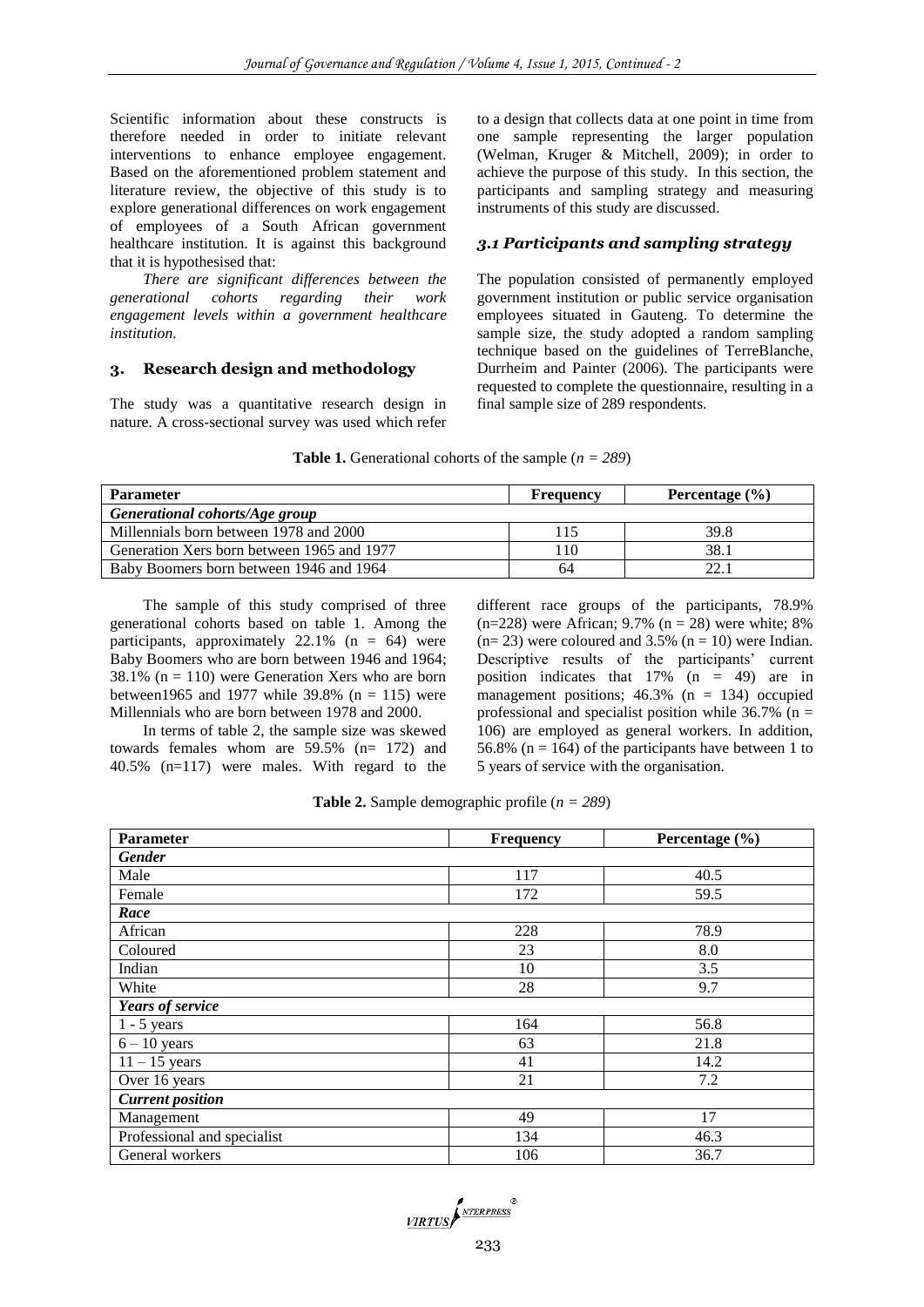## *3.2 Data collection questionnaires*

The questionnaire consisted of two sections. Section A measured the participants' biographical details which included race, age group, gender, years of service and current position.

Section B consisted of the measuring instrument, the Utrecht Work Engagement Survey (UWES) (Schaufeli & Bakker, 2004).The UWES was used to measure work engagement. UWES comprises of 21 item and three subscales or dimensions; namely, vigour, dedication and absorption (Schaufeli & Bakker, 2004). Each item is rated on a 7-point Likert scale ranging from 1 as never and 7 as always. In the present study, the Cronbach alphas of the dimensions were also considered to be satisfactory. Overall the reliability of the UWES is 0.937; while the dimensions vary from 0.837 (vigour); 0.855 (dedication) and 0.799 (absorption). These results of the dimension reliabilities are depicted in Table 3 below.

| <b>Table 3.</b> Number of items and reliabilities for the UWES dimensions |  |  |  |  |  |
|---------------------------------------------------------------------------|--|--|--|--|--|
|---------------------------------------------------------------------------|--|--|--|--|--|

| Work engagement dimensions (UWES) Dimensions | Number of items | <b>Reliability</b> |
|----------------------------------------------|-----------------|--------------------|
| Vigour                                       |                 | 0.837              |
| Dedication                                   |                 | 0.855              |
| Absorption                                   |                 | 0.799              |
| <i><b>Overall</b></i>                        |                 | 0.937              |

### *3.3 Research procedure*

A cross-sectional quantitative survey research design was used for this study because it allows for the collection of data from respondents about their perception (Welmann *et al*, 2009; Terreblanch *et al*, 2006). The ethical clearance to conduct the research in the organisation was granted by the management and the Ethics Committee of the department and research institution. The invitation to participate voluntarily in the study was sent to the employees. The questionnaire was completed during a group administration process facilitated by the researchers and it included a covering letter.

The covering letter explained the purpose of the study and it explained ethical concerns such as anonymity, confidentiality, feedback and freedom of choice to participate in the study. Completed questionnaires were collected immediately by the researchers and were kept in a secure place.

### *3.4 Statistical analyses*

The Statistical Package for Social Science (SPSS version 20) was used to analyse the data of the empirical study. In order to determine the internal consistency reliability of the two measuring instruments; the descriptive statistics (means and standard deviations) and Cronbach's alpha coefficients were conducted. Analysis of variance (ANOVA) was conducted to determine the differences between the three generational cohorts.

### **4. RESULTS**

In addition to the Cronbach alpha results presented above in table 3; the means and standard deviations as the descriptive statistics were also conducted for the variable work engagement.

**Table 4.** Generational cohorts means and standard deviations for Work Engagement (UWES) dimensions

| <b>Generational cohorts and Dimensions</b> |            | <b>Mean</b> | Sample $(n)$ | <b>Std. Deviation</b> |
|--------------------------------------------|------------|-------------|--------------|-----------------------|
| <b>Millennials</b>                         | Vigour     | 4.43        | 115          | 1.104                 |
| $(1978 \text{ and } 2000)$                 | Dedication | 4.58        | 115          | 1.080                 |
|                                            | Absorption | 4.26        | 115          | 1.042                 |
|                                            | WE         | 4.42        | 115          | 1.012                 |
| <b>Generation Xers</b>                     | Vigour     | 4.05        | 110          | 1.198                 |
| $(1965 \text{ and } 1977)$                 | Dedication | 4.18        | 110          | 1.227                 |
|                                            | Absorption | 4.02        | 110          | 1.122                 |
|                                            | <b>WE</b>  | 4.08        | 110          | 1.129                 |
| <b>Baby Boomers</b>                        | Vigour     | 4.06        | 64           | 1.267                 |
| $(1946$ and $1964)$                        | Dedication | 4.24        | 64           | 1.202                 |
|                                            | Absorption | 4.01        | 64           | 1.117                 |
|                                            | <b>WE</b>  | 4.10        | 64           | 1.146                 |
| Overall                                    | Vigour     | 4.20        | 289          | 1.187                 |
|                                            | Dedication | 4.35        | 289          | 1.175                 |
|                                            | Absorption | 4.11        | 289          | 1.093                 |
|                                            | WЕ         | 4.30        | 289          | 1.096                 |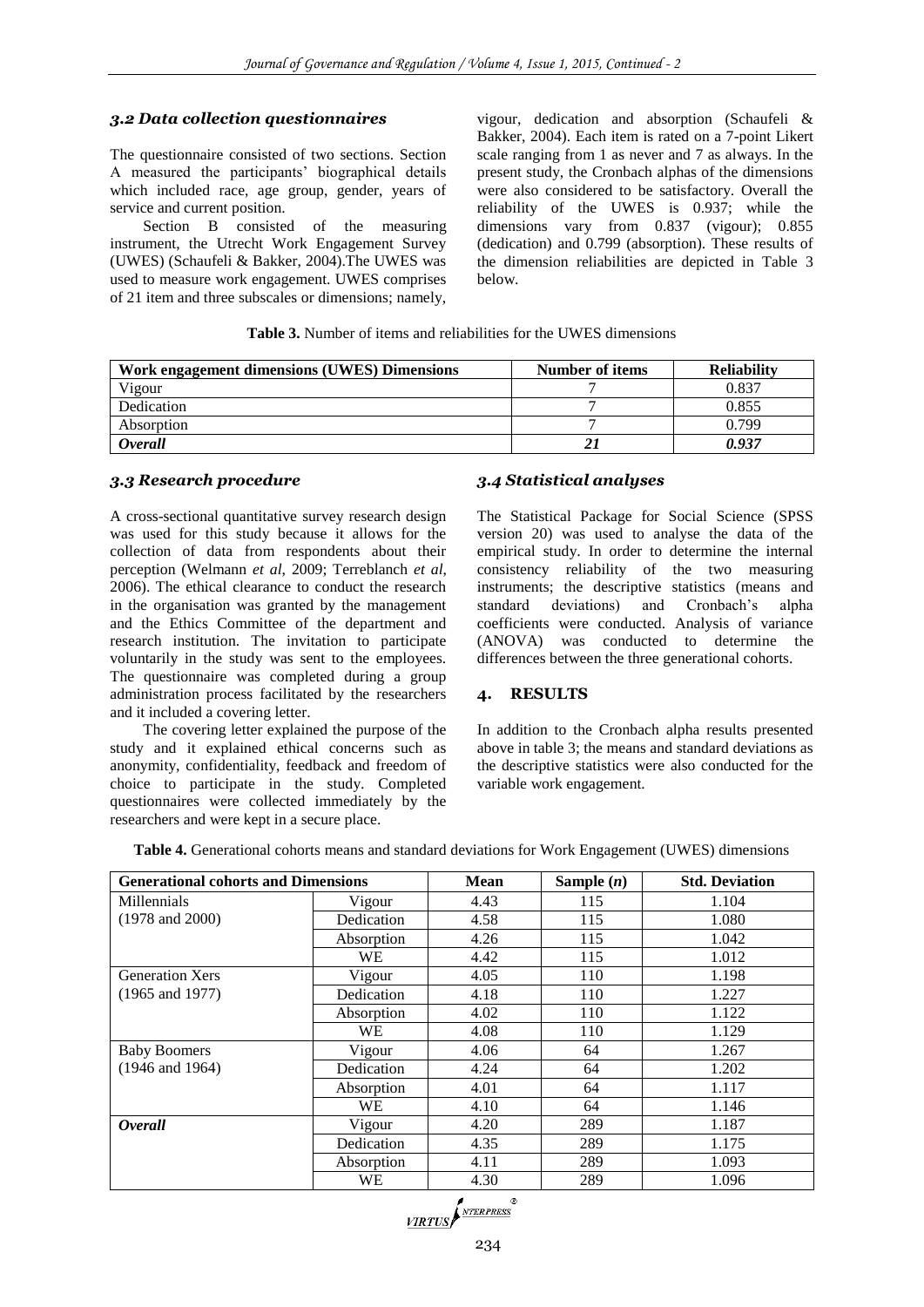The above table presents the mean scores and standard deviations of the measure used in this study. With regard to the variable work engagement dimensions, the sample of the participants reflected positive work engagement perceptions and the three generational cohorts obtained the mean scores of above 4.00. They obtained the highest mean score on the dimensions dedication (m=4.35); followed by the dimension vigour (m=4.20) and the lowest mean was on the dimension absorption (m=4.11). The mean scores for all the three dimensions and the overall mean score of UWES (m=4.30) are also between the

"agree" and "strongly agree" ratings on the Likert scale; indicating the employees have high levels of work engagement.

Table 5 presents the intercorrelations between the work engagement dimensions measured by UWES. The results indicate that the three dimensions of the UWES intercorrelate significantly. The correlation between vigour and dedication is equal to 0.878; that between absorption and vigour is equal to 0.861; and between dedication and absorption is 0.834.

| <b>Table 5.</b> Intercorrelations of the UWES dimensions |  |  |  |
|----------------------------------------------------------|--|--|--|
|----------------------------------------------------------|--|--|--|

| <b>Dimensions</b> | Vigour        | <b>Dedication</b> | <b>Absorption</b> |
|-------------------|---------------|-------------------|-------------------|
| Vigour            | (0.837)       | $.878***$         | **<br>.861        |
| Dedication        | 070<br>ه ۱ ه. | (0.855)           | .834              |
| Absorption        | $.861***$     | $.834***$         | (0.799)           |

*n = 289; Alpha coefficients are presented in bold values. \* \* Correlation is significant at the 0.01 level (2 tailed): p<=0.01*

The results of the analysis of variance to determine significant differences in mean scores for generational cohorts are depicted in table 6. Although the results shows that the generational cohorts differ in terms of the overall Work Engagement mean score  $(p<0.05)$ , the cohorts differ only in the dimensions Vigour ( $p<0.05$ ) and Dedication ( $p<0.05$ ). Table 7 also indicates that there is a significant difference between the mean score of the Millennials and the Generations Xers in the dimension Vigour (0.378\*),

which implies that Millennials scored high with the mean score of 4.43 when compared to the Generation Xers mean score of 4.05 in this dimensions. In addition, table 7 indicates that there is a significant difference between the mean score of the Millennials and the Generations Xers in the dimension Dedication (0.393\*); this suggests that Millennials scored high with the mean score of 4.58 when compared to the Generation Xers mean score of 4.18 in these dimensions.

|  |  | Table 6. Analysis of Variance (ANOVA) |  |
|--|--|---------------------------------------|--|
|--|--|---------------------------------------|--|

| <b>Dimensions</b>        |                       | <b>Sum of Squares</b> | df             | <b>Mean Square</b> | $\mathbf F$ | Sig.     |
|--------------------------|-----------------------|-----------------------|----------------|--------------------|-------------|----------|
| <b>Vigour</b>            | <b>Between Groups</b> | 9.673                 | $\overline{2}$ | 4.837              | 3.486       | $0.032*$ |
|                          | Within Groups         | 396.772               | 286            | 1.387              |             |          |
|                          | Total                 | 406.445               | 288            |                    |             |          |
| <b>Dedication</b>        | <b>Between Groups</b> | 9.747                 | $\overline{2}$ | 4.873              | 3.589       | $0.029*$ |
|                          | Within Groups         | 388.381               | 286            | 1.358              |             |          |
|                          | Total                 | 398.128               | 288            |                    |             |          |
| <i><b>Absorption</b></i> | <b>Between Groups</b> | 4.157                 | $\overline{2}$ | 2.079              | 1.749       | 0.176    |
|                          | Within Groups         | 339.911               | 286            | 1.189              |             |          |
|                          | Total                 | 344.068               | 288            |                    |             |          |
| <b>UWE</b>               | <b>Between Groups</b> | 7.576                 | $\overline{2}$ | 3.788              | 3.199       | $0.042*$ |
|                          | Within Groups         | 338.716               | 286            | 1.184              |             |          |
|                          | Total                 | 346.292               | 288            |                    |             |          |

Note: \*\*\*p<0.000; \*\*p<0.01; \*p<0.05

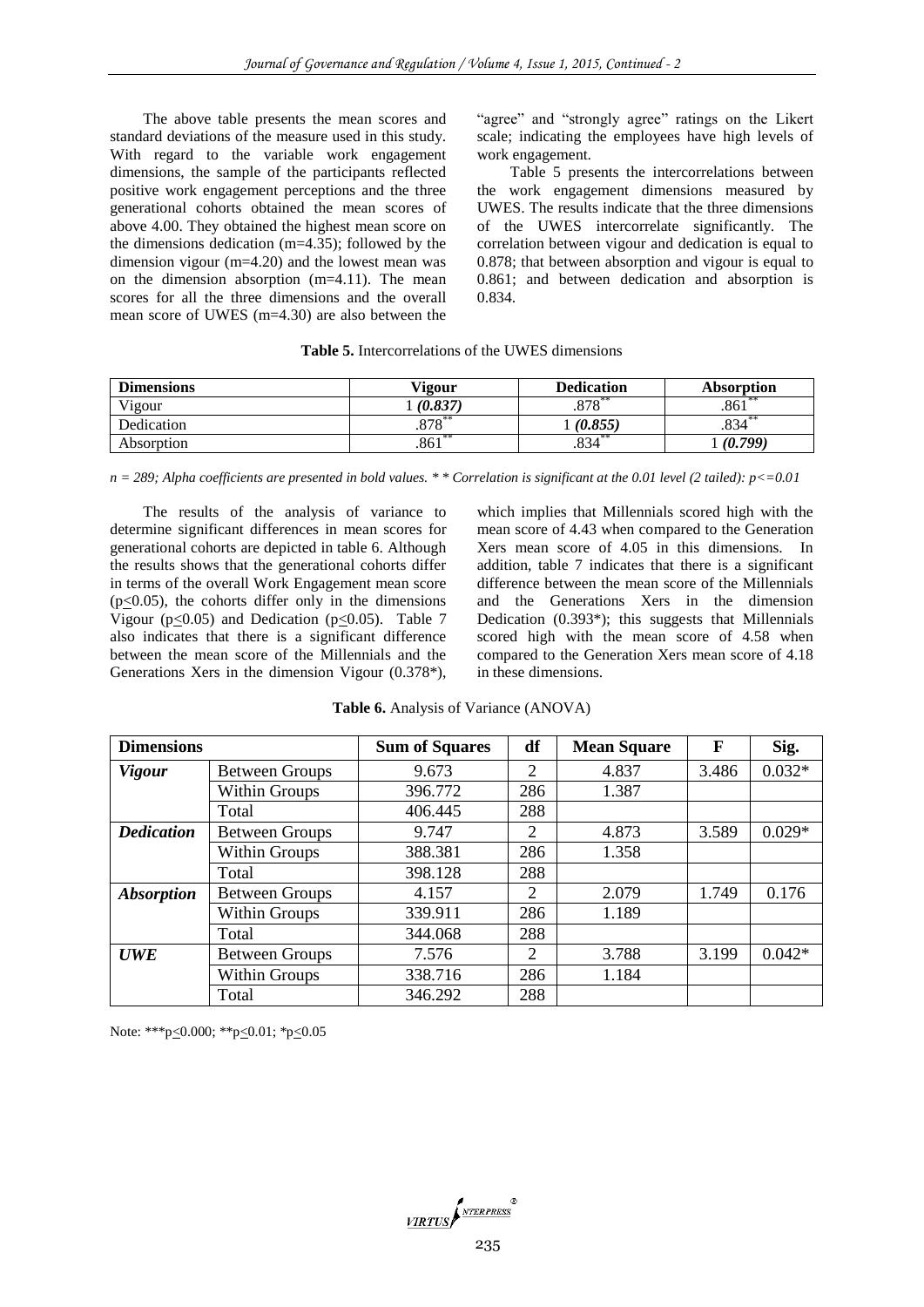| Work<br><b>Engagement</b> | <b>Generational</b>           | (J) Cohorts                   | Mean<br><b>Difference</b> | Std.<br>Error | Sig.  |
|---------------------------|-------------------------------|-------------------------------|---------------------------|---------------|-------|
|                           | Born between 1978 and<br>2000 | Born between 1965 and<br>1977 | $0.378*$                  | 0.157         | 0.049 |
| <b>Vigour</b>             |                               | Born between 1946 and<br>1964 | 0.364                     | 0.183         | 0.145 |
| <b>Dedication</b>         | Born between 1978 and<br>2000 | Born between 1965 and<br>1977 | $0.393*$                  | 0.155         | 0.036 |
|                           |                               | Born between 1946 and<br>1964 | 0.338                     | 0.181         | 0.192 |
| WE                        | Born between 1978 and<br>2000 | Born between 1965 and<br>1977 | 0.337                     | 0.145         | 0.062 |
|                           |                               | Born between 1946 and<br>1964 | 0.317                     | 0.169         | 0.186 |

**Table 7.** Multiple comparison results

Note: \*\*\*p<0.000; \*\*p<0.01; \*p<0.05

#### **5. Discusssion**

To date, there has been little research on work engagement within the context of a government health care institution focussing on generational differences. The reason for this may lie in the fact that the variable work engagement was studied to explain its relationships with other organisational outcomes and factors; rather than individual factors such as generational cohorts. An examination of the literature review indicates work engagement is positively associated to work performance, commitment, trust, retention, job satisfaction and employee wellness. The aim of this study was to explore the generational differences in work engagement of government healthcare institution employees.

The results indicate that the Utrech UWES have acceptable levels of internal consistency within the multicultural context of the South African government healthcare institution. The results of the mean as the descriptive statistic indicate that employees of this institution seem to have positive perceptions or have high levels in the three work engagement dimensions, namely vigour, dedication, and absorption. The employee demonstrated generational differences in the dimensions vigour and dedication where Millennials cohort in this institution seem to be more engaged in terms of vigour and dedication when compared to the Generation Xers cohorts. Baby Boomers cohorts did not demonstrate any differences in terms of their work engagement when compared with other generational cohorts.

The high level of vigour and dedication displayed by Millennials cohorts in this institution suggests that this generation of employees will demonstrate high levels of involvement in their work and they are likely to experience high levels of significance, enthusiasm, inspiration, pride and challenge in their roles (Halbesleben, 2011; Schaufelli *et al*, 2008). Another perspective on these

differences is that one's career stage might impact their level of work engagement.

In addition, the high levels of absorption in all three generational cohorts suggest that a positive perception of this dimension is likely to influence employees' high levels of absorption at work. This indicates that the employees will show significant levels of concentration and they will be happily engrossed in their role (May *et al*, 2004; Bakker *et al*, 2011; Taris *et al*, 2010).

This study has several practical implications for employees and organisations. Firstly, these finding are noteworthy because it gives organisations inexpensive means of promoting their employees' work engagement levels. Secondly, practitioners and managers in public service organisations need to develop insight of the generational differences of their employees with regard to their work engagement levels. Lastly, organisations are able to develop relevant interventions; ultimately, this may help to create a more engaged workforce in government institutions.

### **6. Conclusions, Limitations And Recommendations**

This study aimed to provide insight into the generational differences of employees in a government healthcare institution regarding their work engagement levels. The purpose of this study was achieved because the results explain the generational differences between the Millennials and Generation Xers cohorts' levels work engagement.

In terms of limitations, this study cannot be generalised to other organisational context other than the one from which data were gathered. The respondents of this study sample are from a single organisation in a specific government institution; namely healthcare. Although, this approach reinforces

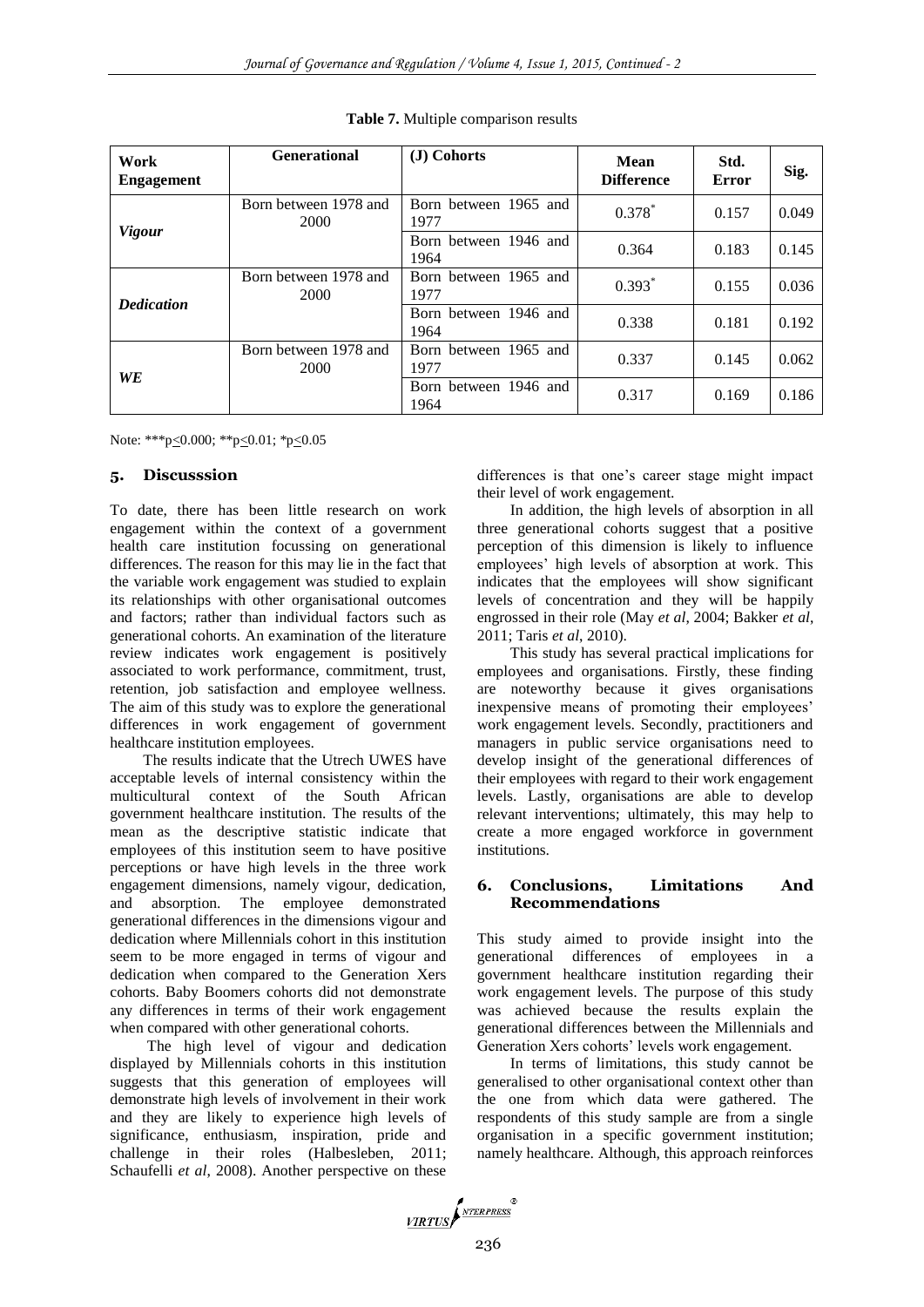the internal validity of this study; it nonetheless limits its external validity.

It is therefore recommended that future research should be conducted in a variety of organisational context in order to allow the results to be extrapolated to other context. In addition, future research using longitudinal studies would assist in creating more knowledge of the variable.

## **References**

- 1. Bakker, A.B. & Demerouti, E. (2007). The job demands-resources model: State of the art. Journalof Managerial Psychology, 22, 309–328.
- 2. Bakker, A.B; Albrecht, S. L & Leiter, M.P. (2011). Key questions regarding work engagement. European Journal of Work and Organisational Psychology, 20, 4 – 28.
- 3. Bowles, D. & Cooper, C. (2012). The high engagement work culture: Balancing me and we. Basingstoke: Palgrave Macmillan.
- 4. Bowen, D. E., Gilliland, S. W. & Folger, R. (1999). HRM and service justice: How being just with employees spills over to customers. Organizational Dynamics, 27, 7–23.
- 5. Christian, M. S., Garza, A.S. & Slaughter, J.E. (2011). Work engagement: A quantitative review and test of its relations with task and contextual performance. Personnel Psychology, 64, 89 -139
- 6. George, J. M. (2011). The wider context, costs and benefits of work engagement. European Journal of Work and Organizational Psychology, 20, 53 -59.
- 7. Goldstein, S. M., Johnston, R., Duffy, J., & Rao, J. (2002). The service concept: the missing link in service design research? Journal of Operations Management, 20, 121–134.
- 8. Halbesleben, J. R. (2011). The consequences of engagement: the good, the bad, and the ugly. European Journal of Work and Organizational Psychology, 20, 68 - 73.
- 9. Hakanen, J.J. & Schaufelli, W.B. (2012). Do burnout and work engagement predict depressive symptoms and life satisfaction? A three-wave seven-year prospective study. Journal of Affective Disorders, 141, 415 - 424.
- 10. Hill, R.P. (2002). Managing across generations in the 21st century: important lessons from the ivory trenches. Journal of Management Inquiry 11 (1), 60– 66.
- 11. Kahn, J. (2006). Factor analysis in counselling psychology research, training, and practice: principles, advances and applications. The Counselling Psychologist, 34-684.
- 12. Kahn, W. A. (1990). Psychological conditions of personal engagement and engagement at work. Academy of Management Journal, 33 (4), 692 – 724.
- 13. Kravina, L; Falco, A; De carlo, N.A & Andreassen, C.S. (2014). Workaholism and work engagement in the family: The relationship between parents and children as a risk factor. European Journal of Work and Organisational Psychology, 23 (6), 875 – 883.
- 14. Macey, V. H. & Schneider, B. (2008). The meaning of employee engagement. Industrial and Organisational Psychology,  $1, 3 - 30$ .
- 15. Marelli, A. F. (2011). Employee engagement and performance management in the federal sector. Performance Improvement, 50 (5), 235 - 249.
- 16. Maslach, C. & Leiter, M.P. (1997). The Truth About Burnout: How Organizations Cause Personal Stress and What To Do About It. Jossey-Bass, San Francisco, CA.
- 17. May, D, Gilson, R. & Harter, L. (2004). The psychological conditions of meaningfulness, safety and availability and the engagement of the human spirit at work. Journal of Occupational Organisational Psychology, 1, 3 – 30.
- 18. Meriac, J.P.; Woehr, D. J. & Banister, C. (2010). Generational Differences in Work Ethic: An Examination of Measurement Equivalence Across Three Cohorts. Journal of Business Psychology, 25,  $315 - 324.$
- 19. Park, J. & Gursoy, D. (2012). Generation effects on work engagement among U.S. hotel employees. International Journal of Hospitality Management, 31, 1195 – 1202.
- 20. Salanova, M., Agut, S. & Peiró, J.M. (2005). Linking organizational resources and work engagement to employee performance and customer loyalty: The mediating role of service climate. Journal of Applied Psychology, 90, 1217–1227.
- 21. Schaufelli, W. B. & Bakker, A. B. (2003). UWES-Utrecht work engagement scale: Test manual. Utrecht University (Occupational Health Psychology Unit).
- 22. Schaufelli, W. B. & Bakker, A. B. (2004). Job demands, job resources and their relationship with burnout, engagement: A multi-sample study. Journal of Organizational Behaviour, 25, 293 – 315.
- 23. Schaufelli, W.B. & Salanova. M. (2007). Efficacy or inefficacy, that's the question: Burnout and engagement, and their relationships with efficacy beliefs. Anxiety, Stress, & Coping, 20, 177–196.
- 24. Schaufelli, W. B., Salanova, M., Gonzalez-Roma, V. & Bakker, A. B. (2002). The measurement of engagement and burnout: A two sample confirmatory factor analytic approach. Journal of Happiness Studies,  $3, 71 - 92.$
- 25. Schaufelli, W. B., Taris, T. W. & Bakker, A. B. (2008). It takes two to tango: Workaholism is working excessively and working compulsively. In R. J. Burke & C. L. Cooper (Eds). The long work hours culture: Causes, consequences and choices (pp 203 – 225). Bingley, Emerald.
- 26. Shimanzu, A. & Schaufelli, W. B. (2009). Is workaholism good or bad for employee well-being? The distinctiveness of workaholism and work engagement among Japanese employees. Industrial Health, 47, 495 – 502.
- 27. Smola, K.W. & Sutton, C.D. (2002). Generational differences: revisiting generational work values for the new millennium. Journal of Organizational Behavior , 23 (4), 363–382.
- 28. Taris, T. W.; Schaufelli, W. B. & Shimanzu, A. (2010). The push and pull of work: the difference between workaholism and work engagement. In A. B. Bakker & M. P. Leiter (Eds). Work engagement: A handbook of essential theory and research (pp. 39 – 53). Hove: Psychology Press.
- 29. TerreBlanche, M., Durrheim, K., & Painter, D. (2006). Research in practice: applied methods for the social sciences. Cape Town: University of Cape Town Press.

VIRTUS